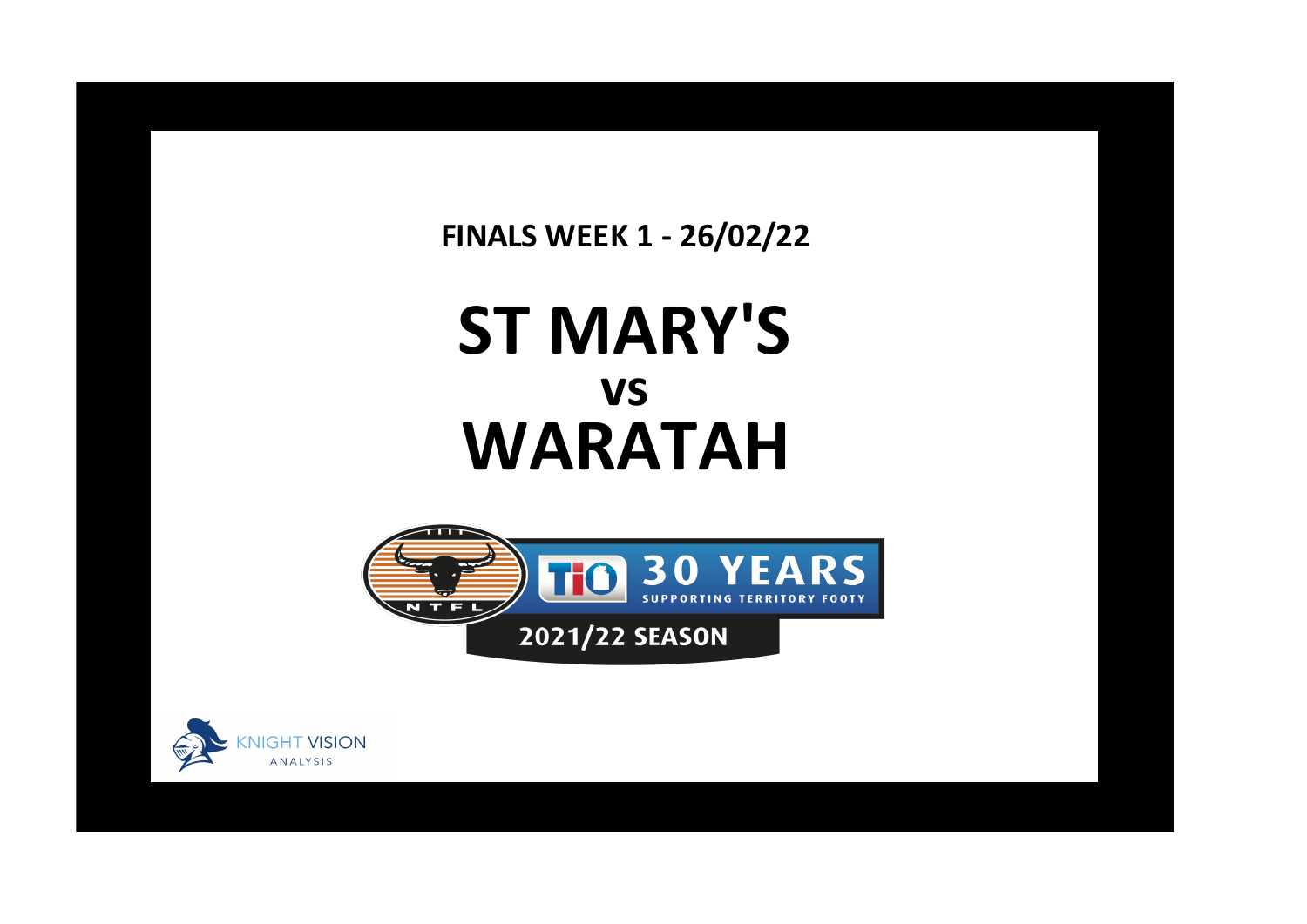|                |                         | <b>St Mary's</b>        |                         |                         |                          |                |                | Waratah        |                         |                         | <b>Differential</b> |                |                |                |              |  |
|----------------|-------------------------|-------------------------|-------------------------|-------------------------|--------------------------|----------------|----------------|----------------|-------------------------|-------------------------|---------------------|----------------|----------------|----------------|--------------|--|
| Q1             | Q <sub>2</sub>          | Q <sub>3</sub>          | Q <sub>4</sub>          | <b>TOTAL</b>            |                          | Q1             | Q <sub>2</sub> | Q <sub>3</sub> | Q <sub>4</sub>          | <b>TOTAL</b>            | Q1                  | Q <sub>2</sub> | Q <sub>3</sub> | Q <sub>4</sub> | <b>TOTAL</b> |  |
| 44             | 48                      | 29                      | 41                      | 162                     | <b>Kicks</b>             | 54             | 38             | 44             | 38                      | 174                     | $-10$               | $+10$          | $-15$          | $+3$           | $-12$        |  |
| 28             | 23                      | 13                      | 8                       | 72                      | <b>Handballs</b>         | 33             | 19             | 17             | 27                      | 96                      | $-5$                | $+4$           | $-4$           | $-19$          | $-24$        |  |
| 72             | 71                      | 42                      | 49                      | 234                     | <b>Disposals</b>         | 87             | 57             | 61             | 65                      | 270                     | $-15$               | $+14$          | $-19$          | $-16$          | $-36$        |  |
| 1.57           | 2.09                    | 2.23                    | 5.13                    | 2.25                    | <b>K:H Ratio</b>         | 1.64           | 2.00           | 2.59           | 1.41                    | 1.81                    | $-0.06$             | $+0.09$        | $-0.36$        | $+3.72$        | $+0.44$      |  |
| 64%            | 52%                     | 52%                     | 54%                     | 56%                     | Kick Eff. %              | 61%            | 39%            | 48%            | 50%                     | 51%                     | $+3%$               | $+13%$         | $+4%$          | $+4%$          | $+5%$        |  |
| 75%            | 57%                     | 85%                     | 88%                     | 72%                     | <b>Handball Eff. %</b>   | 88%            | 53%            | 82%            | 78%                     | 77%                     | $-13%$              | $+4%$          | $+2%$          | $+10%$         | $-5%$        |  |
| 6              | 5                       | 1                       | 5                       | 17                      | <b>Clangers</b>          | $\overline{2}$ | 6              | $\mathbf{0}$   | 6                       | 14                      | $+4$                | $-1$           | $+1$           | $-1$           | $+3$         |  |
| 37             | 36                      | 23                      | 25                      | 121                     | <b>Cont. Poss</b>        | 37             | 34             | 36             | 27                      | 134                     | $\mathbf{0}$        | $+2$           | $-13$          | $-2$           | $-13$        |  |
| 34             | 33                      | 17                      | 20                      | 104                     | <b>Unc. Poss</b>         | 47             | 21             | 21             | 34                      | 123                     | $-13$               | $+12$          | $-4$           | $-14$          | $-19$        |  |
| 9              | 14                      | 6                       | 8                       | 37                      | <b>Marks</b>             | 14             | 4              | 3              | 12                      | 33                      | $-5$                | $+10$          | $+3$           | $-4$           | $+4$         |  |
| 7              | 11                      | 4                       | 6                       | 28                      | <b>Unc. Marks</b>        | 13             | 4              | $\overline{2}$ | 10                      | 29                      | $-6$                | $+7$           | $+2$           | $-4$           | $-1$         |  |
| $\overline{2}$ | 3                       | $\overline{2}$          | $\mathbf{2}$            | 9                       | <b>Cont. Marks</b>       | 1              | 0              | 1              | $\overline{2}$          | $\overline{\mathbf{4}}$ | $+1$                | $+3$           | $+1$           | $\mathbf{0}$   | $+5$         |  |
| 1              | 3                       | $\mathbf{1}$            | $\overline{2}$          | $\overline{7}$          | <b>Int. Marks</b>        | $\overline{2}$ | $\overline{2}$ | $\mathbf{1}$   | 3                       | 8                       | $-1$                | $+1$           | $\mathbf{0}$   | $-1$           | $-1$         |  |
| 0              | 1                       | 3                       | 0                       | $\overline{\mathbf{4}}$ | <b>F50 Marks</b>         | 3              | $\Omega$       | 1              | 1                       | 5                       | $-3$                | $+1$           | $+2$           | $-1$           | $-1$         |  |
| 20             | 13                      | 9                       | 6                       | 48                      | <b>Handball Receives</b> | 26             | 8              | 14             | 19                      | 67                      | $-6$                | $+5$           | $-5$           | $-13$          | $-19$        |  |
| 29             | 29                      | 16                      | 18                      | 92                      | <b>Groundball Gets</b>   | 31             | 28             | 31             | 24                      | 114                     | $-2$                | $+1$           | $-15$          | $-6$           | $-22$        |  |
| 9              | $\overline{\mathbf{z}}$ | 14                      | 12                      | 42                      | <b>Hitouts</b>           | 4              | 6              | 4              | 6                       | 20                      | $+5$                | $+1$           | $+10$          | $+6$           | $+22$        |  |
| 6              | 5                       | $\overline{\mathbf{z}}$ | 9                       | 27                      | <b>Clearances</b>        | 8              | 6              | 14             | 7                       | 35                      | $-2$                | $-1$           | $-7$           | $+2$           | $-8$         |  |
| 19             | 23                      | 14                      | 20                      | 76                      | <b>Tackles</b>           | 12             | 18             | 4              | 18                      | 52                      | $+7$                | $+5$           | $+10$          | $+2$           | $+24$        |  |
| 13             | 12                      | 8                       | 8                       | 41                      | <b>One Percenters</b>    | 13             | 14             | 7              | $\overline{\mathbf{z}}$ | 41                      | $\mathbf{0}$        | $-2$           | $+1$           | $+1$           | $\mathbf 0$  |  |
| 8              | 4                       | 4                       | 6                       | 22                      | <b>Spoils</b>            | 10             | 11             | 5              | 4                       | 30                      | $-2$                | $-7$           | $-1$           | $+2$           | $-8$         |  |
| 6              | 6                       | 6                       | 8                       | 26                      | <b>Frees For</b>         | 8              | 8              | 5              | $\mathbf{2}$            | 23                      | $-2$                | $-2$           | $+1$           | $+6$           | $+3$         |  |
| 8              | 8                       | 5                       | $\overline{\mathbf{2}}$ | 23                      | <b>Frees Against</b>     | 6              | 6              | 6              | 8                       | 26                      | $+2$                | $+2$           | $-1$           | $-6$           | $-3$         |  |
| 12             | 9                       | 6                       | 5                       | 32                      | Inside 50s               | 12             | 7              | 16             | 10                      | 45                      | $\mathbf{0}$        | $+2$           | $-10$          | $-5$           | $-13$        |  |
| 9              | 8                       | 9                       | 10                      | 36                      | <b>Rebound 50s</b>       | $\overline{ }$ | 8              | 5              | 4                       | 24                      | $+2$                | $\Omega$       | $+4$           | $+6$           | $+12$        |  |
| 50%            | 11%                     | 33%                     | 0%                      | 28%                     | Score / I50 %            | 42%            | 71%            | 44%            | 20%                     | 42%                     | $+8%$               | $-60%$         | $-10%$         | $-20%$         | $-14%$       |  |
| 5              | 1                       | $\mathbf{1}$            | $\mathbf{0}$            | $\overline{7}$          | <b>Goals</b>             | 3              | $\mathbf 0$    | 5              | $\mathbf 0$             | 8                       | $+2$                | $+1$           | $-4$           | $\mathbf{0}$   | $-1$         |  |
| 1              | 0                       | 1                       | 0                       | $\overline{2}$          | <b>Behinds</b>           | 2              | 5              | $\overline{2}$ | $\overline{2}$          | 11                      | $-1$                | $-5$           | $-1$           | $-2$           | $-9$         |  |
| 31             | 6                       | $\overline{7}$          | 0                       | 44                      | <b>Score</b>             | 20             | 5              | 32             | $\overline{2}$          | 59                      | $+11$               | $+1$           | $-25$          | $-2$           | $-15$        |  |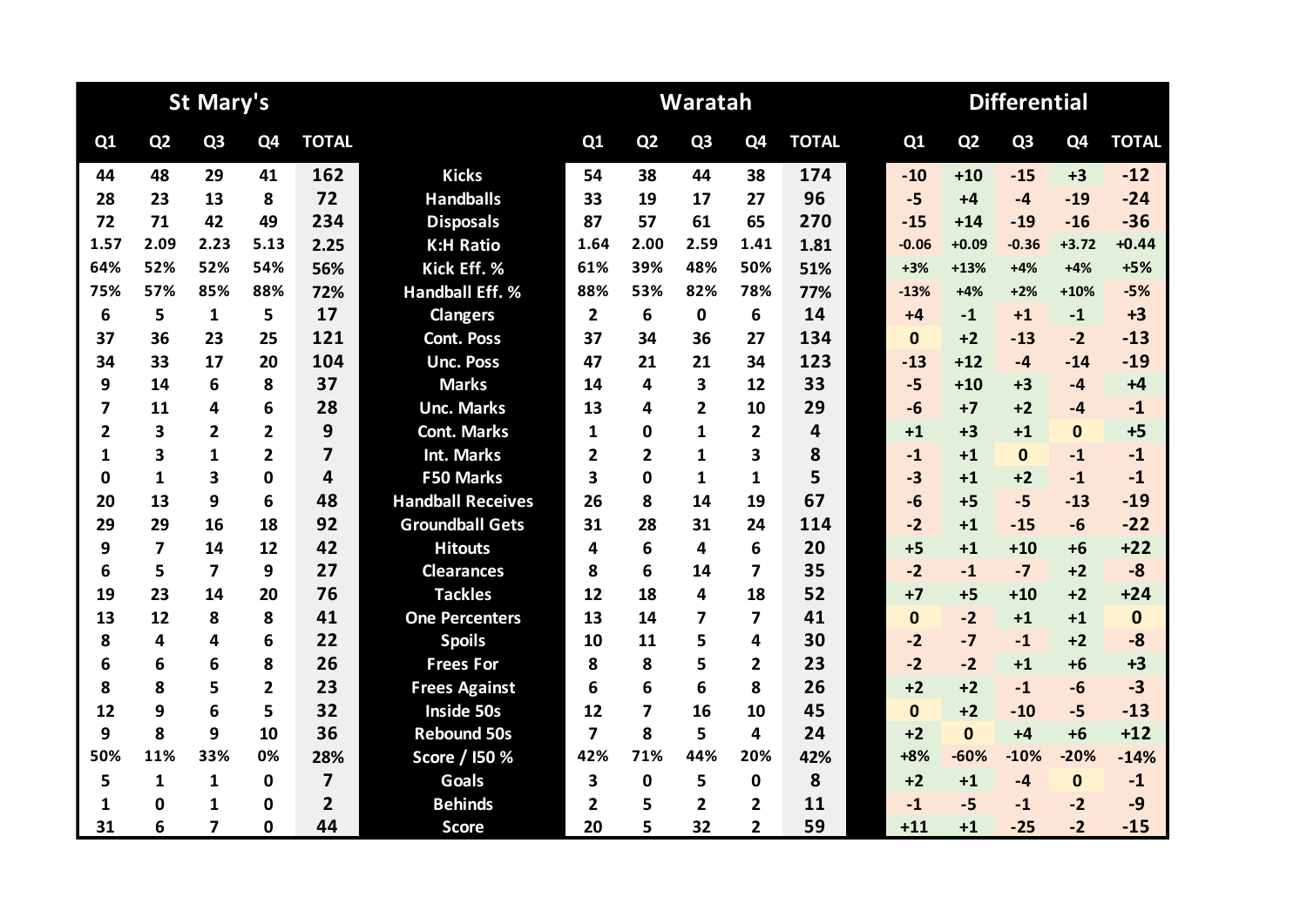|                      |       |       |     |       |             |      |       |       |    |    |           |               | St Mary's  |              |                   |             |      |       |    |           |      |                |            |            |      |    |                     |
|----------------------|-------|-------|-----|-------|-------------|------|-------|-------|----|----|-----------|---------------|------------|--------------|-------------------|-------------|------|-------|----|-----------|------|----------------|------------|------------|------|----|---------------------|
| <b>Player</b>        | К     | н     | D   |       | KE% HE% CLG |      | CP    | UP    | M  | UM | <b>CM</b> |               | IM F50M HR |              | <b>GBG HO CLR</b> |             |      | т     | 1% | <b>SP</b> | FF   | FA             | <b>I50</b> | <b>R50</b> | G    | B  | <b>SA</b>           |
| 04 N Paredes         | 17    | 6     | 23  | 35%   | 83%         | 3    | 16    | 6     | 1  | 1  | 0         | 0             | 0          | 4            | 12                | 0           | 8    | 8     | 3  | 0         | 4    | 0              | 4          | 0          | 1    | 0  | $\mathbf{0}$        |
| 33 L Jellyman-Turner | 18    |       | 19  | 67%   | 100%        | 0    | 2     | 15    | Δ  | 4  | 0         |               | 0          | 4            |                   |             | 0    | 2     | 4  | 2         | 3    | 0              |            | 10         | 0    | 0  | 0                   |
| 40 J Kluske          | 13    | 6     | 19  | 38%   | 50%         | 1    | 8     | 11    | 1  | 1  | 0         | 1             | 0          | 8            | 6                 | 0           | 3    | 6     | 5  | 2         |      | 3              | 5          | 0          | 0    | 0  | 0                   |
| 09 D Landt           | 14    | 1     | 15  | 50%   | 0%          | 4    | 4     | 10    | 4  | 4  | 0         | 0             | 0          | 3            | 3                 | 0           | 2    | 3     | 2  | 1         |      | 2              | 2          | 2          | 1    | 0  | 0                   |
| 26 H Labastida       | 12    | 3     | 15  | 67%   | 33%         | 3    | 7     | 6     | 5  | 5  | 0         | 1             | 0          | $\mathbf{1}$ | 4                 | 0           | 2    | 4     | 0  | 0         | 3    | $\overline{2}$ | 0          | 3          | 0    | 0  | 0                   |
| 30 M Green           | 7     | 5     | 12  | 57%   | 40%         | 0    | 10    | 2     | 2  | 2  | 0         | 1             | 0          | 0            | 10                | 0           | 0    | 3     | 1  | 1         | 0    | 0              | 0          | 3          | 0    | 0  | 1                   |
| 42 B Cooke           | 4     | 8     | 12  | 25%   | 88%         | 0    | 6     | 6     | 0  | 0  | 0         | 0             | 0          | 4            | 6                 | 0           | 0    | 4     | 0  | 0         | 0    | 0              | 4          | 0          | 0    | 0  | 0                   |
| 11 N Yarran          | 6     | 5     | 11  | 67%   | 40%         | 0    | 10    |       | 1  | 0  | 1         | 1             | 0          | 0            | 8                 | 0           | 2    | 8     | 2  | 0         | 2    | 3              | 5          | 0          | 0    | 0  | 1                   |
| 01 Jacob Long        | 8     | 2     | 10  | 75%   | 100%        | 0    | 3     | 7     | 0  | 0  | 0         | 0             | 0          | 2            | 3                 | 0           | 0    | 3     | 0  | 0         | 0    | 0              | 0          | 3          | 0    | 0  | 0                   |
| 12 J Salmon          | 8     | 2     | 10  | 50%   | 100%        | 1    | 6     | 5     | 4  | 2  | 2         | 0             | 0          | 2            | 3                 | 0           |      | 1     | 1  | 1         | 1    | 1              | 3          | 1          | 0    | 0  | 0                   |
| 14 J Robinson        | 7     | 3     | 10  | 57%   | 100%        | 0    | 4     | 5     | 5  | 3  | 2         | 0             | 1          | 2            |                   | 1           | 0    | 2     | 1  | 0         |      | 3              | 3          | 0          | 1    | 0  | 0                   |
| 31 Z Robinson        | 5     | 4     | 9   | 40%   | 100%        | 2    | 5     | 3     | 1  | 1  | 0         | 0             | 0          | 1            | 4                 | 0           |      | 8     | 3  | 2         | 2    | 1              | 0          | 3          | 0    | 0  | 0                   |
| 10 S Rioli           | 2     | 6     | 8   | 50%   | 67%         | 1    | 4     | 5     | 1  | 1  | 0         | 0             | 0          | 4            | 4                 | 0           | 1    | 4     | 0  | 0         | 0    | $\overline{2}$ | 2          | 0          | 1    | 0  | 1                   |
| 25 B Grenfell        | 6     | 2     | 8   | 67%   | 100%        |      | 5     | 3     | 0  | 0  | 0         | 0             | 0          | 3            | 4                 | 5           |      | 0     | 0  | 0         |      | 0              | 1          | 3          | 2    | 0  | 0                   |
| 27 G Gallus          | 7     |       | 8   |       | 43% 100%    |      | 7     |       | 1  | 0  | 1         |               | 0          | 0            | 6                 | 0           | 2    | 5     | 4  | 3         |      | 1              | 0          | 0          | 0    | 0  | 0                   |
| 03 X Vallejo         | 3     | 4     | 7   | 67%   | 75%         | 0    | 3     | 4     | 2  | 2  | 0         | 0             | 1          | 2            | 2                 | 0           | 0    | 5     | 0  | 0         |      | 0              | 0          | 2          | 0    | 0  | 1<br>mana           |
| 20 R Smith           | 3     | 4     | 7   | 0%    | 50%         | 0    | 4     | 2     | 0  | 0  | 0         | 0             | 0          | 2            | 4                 | 24          |      | 2     | 4  | 3         | 0    | 1              | 1          | 0          | 0    | 0  | 0                   |
| 24 J Calder          | 5     |       |     | 80%   | 100%        | 0    | 2     | 3     | 2  | 0  | 2         | 0             | 2          | 3            | 0                 | 1           | 0    | 0     |    |           | Ω    | 0              | 0          | 0          |      | 1  | 3                   |
| 35 M Wilkinson       | 5     | 2     | 7   | 60%   | 50%         | 0    | 3     | 4     | 0  | 0  | 0         | 0             | 0          | 2            | 3                 | 0           | 0    | 1     | 0  | 0         | 1    | 0              | 0          | 1          | 0    | 0  | 0                   |
| 02 S Holna           | 5     | 1     | 6   |       | 100% 100%   | 0    | 4     | 2     | 3  | 2  | 1         | 1             | 0          | 0            | 2                 | 0           | 0    | 2     | 8  | 5         |      | 0              | 0          | 3          | 0    | 0  | 0<br><b>TOTO DO</b> |
| 22 G McMurtrie       | 5     |       | 6   | 80%   | 100%        | 0    | 5     |       | 0  | 0  | 0         | 0<br>an an an | 0          | 1            | 3                 | 0           |      |       | 0  | 0         | 2    | 1              | 1          | 2          | 0    | 0  | 0                   |
| 23 J Toa             | 1     | 3     | 4   |       | 0% 100%     | 0    | 3     |       | 0  | 0  | 0         | 0             | 0          | 0            | 3                 | 10          | 2    | 4     | 1  | 1         | 0    | 2              | 0          | 0          | 0    | 0  | 0                   |
|                      |       |       |     |       |             |      |       |       |    |    |           |               |            |              |                   |             |      |       |    |           |      |                |            |            |      |    |                     |
| <b>SMFC</b>          | 162   | 72    | 234 |       | 56% 72%     | 17   | 121   | 104   | 37 | 28 | 9         | 7             | 4          | 48           | 92                | 42          | 27   | 76    | 41 | 22        | 26   | 23             | 32         | 36         | 7    | 2  | 7                   |
| <b>WAR</b>           | 174   | 96    | 270 |       | 51% 77%     | 14   | 134   | 123   | 33 | 29 | 4         | 8             | 5          | 67           | 114               | 20          | 35   | 52    | 41 | 30        | 23   | 26             | 45         | 24         | 8    | 11 | 13                  |
| <b>Differential</b>  | $-12$ | $-24$ | -36 | $+5%$ | -5%         | $+3$ | $-13$ | $-19$ | +4 | -1 | $+5$      | -1            | $-1$       | $-19$        |                   | $-22$ $+22$ | $-8$ | $+24$ | 0  | -8        | $+3$ | $-3$           | $-13$      | $+12$      | $-1$ | -9 | -6                  |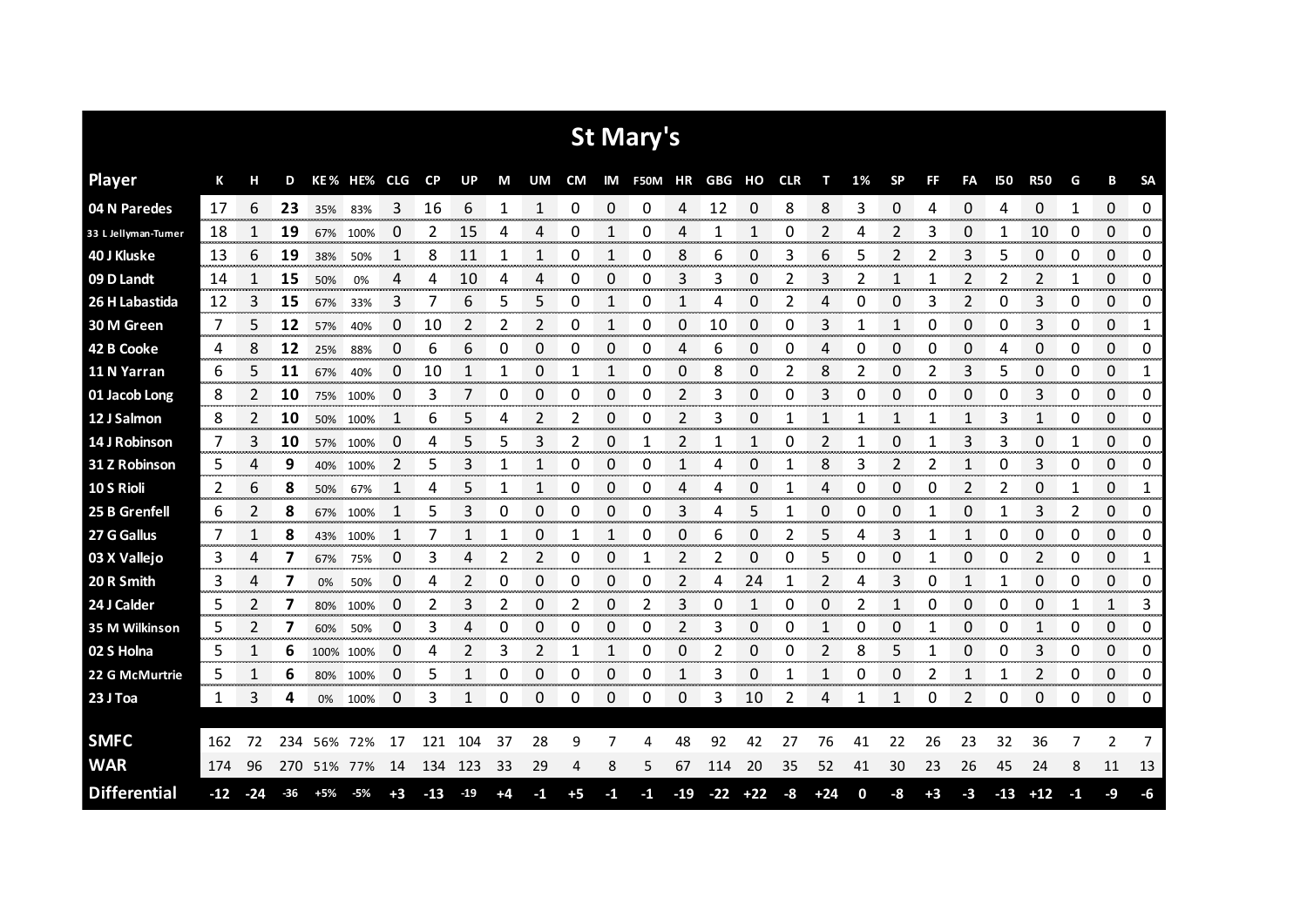|                     |     |             |       |           |             |                    |           |       |    |                |    |                    | <b>Waratah</b>           |       |       |       |      |       |    |              |                |                |            |                |         |                           |                              |
|---------------------|-----|-------------|-------|-----------|-------------|--------------------|-----------|-------|----|----------------|----|--------------------|--------------------------|-------|-------|-------|------|-------|----|--------------|----------------|----------------|------------|----------------|---------|---------------------------|------------------------------|
| <b>Player</b>       | К   | н           | D     |           | KE% HE% CLG |                    | <b>CP</b> | UP    | M  | UM             |    |                    | CM IM F50M HR GBG HO CLR |       |       |       |      | т     | 1% | <b>SP</b>    | FF             | FA             | <b>I50</b> | <b>R50</b>     | G       | В                         | <b>SA</b>                    |
| 22 J Munro          | 17  | 10          | 27    | 59%       | 80%         | 4                  | 17        | 11    | 5  | 5              | 0  | 0                  |                          | 6     | 15    | 0     | 5    | 8     | 1  | 0            | 2              | 5              | 9          | 3              | 1       | 1                         | 0                            |
| 01 J Magro          | -13 | 9           | 22    | 38%       | 67%         |                    | 10        | 9     | 0  | 0              | 0  | 0                  | 0                        | 6     | 10    | 0     | 4    | 1     | 0  | 0            | 0              | 2              | 2          | 1              | 0       | 4                         | 3                            |
| 33 C Rich           | 13  | 5           | 18    | 31%       | 80%         | 2                  | 7         | 8     | 5  | 5              | 0  | 0                  | 2                        | 2     | 6     | 0     | 3    | 0     | 0  | 0            |                | $\overline{2}$ | 0          | 0              | 1       | 2                         | 1                            |
| 04 D Collis         | 14  | 3           | 17    | 50%       | 67%         |                    |           | 8     | 5  | 4              | 1  | 2                  | 0                        | 4     | 5     | 0     |      | 3     | 4  | 4            | 1              | 0              |            | 2              | 0       | 0                         | 0                            |
| 05 T Cree           | 12  | 5           | 17    | 33%       | 80%         | 0                  | 8         | 8     | 2  | $\overline{2}$ | 0  | 0                  | 0                        | 5     | 6     | 0     |      | 4     | 1  | 0            | $\overline{2}$ | 5              | 6          | 0              | 1       | 0                         | 2                            |
| 21 A Ankers         | 16  | 1           | 17    | 44%       | 100%        | 1                  | 9         | 9     | 0  | 0              | 0  | 0                  | 0                        | 6     | 9     | 0     |      | 2     | 0  | 0            | 1              | 3              | 5          | 1              | 1       | 1                         | 1                            |
| 07 R Turnbull       | 10  | 5           | 15    | 50%       | 60%         | 0                  | 9         | 4     | 1  | 1              | 0  | 0                  | 0                        | 3     | 7     | 0     |      | 2     | 3  | 2            | 2              | 1              | 5          | 1              | 0       | 0                         | 0                            |
| 10 A Gulden         | 11  | 4           | 15    | 55%       | 100%        | 1                  | 5         | 9     | 3  | 3              | 0  | 0                  | 0                        | 4     | 5     | 0     | 1    | 0     | 0  | 0            | 0              | 1              | 0          | 3              | 1       | 0                         | 0                            |
| 03 B Carroll        | 10  | 4           | 14    | 60%       | 50%         | 1                  | 6         | 7     | 0  | 0              | 0  | 0                  | 0                        | 3     | 2     | 0     | 1    | 5     | 1  | 0            | 5              | 0              |            | $\mathbf{1}$   | 0       | 0                         | 0                            |
| 06 W Collis         | 11  | 2           | 13    | 73%       | 50%         | 1                  | 5         | 8     | 1  | 1              | 0  | 1                  | 0                        | 6     | 2     | 0     | 2    | 3     | 1  | 1            | 5              | 1              | 3          | 1              | 1       | 0                         | 2                            |
| 08 D O'Dwyer        | 6   | 5           | 11    | 50%       | 100%        | 0                  | 5         | 4     | 2  | 1              | 1  | 1                  | 0                        | 3     | 4     | 0     |      | 1     | 6  | 6            | 0              | 0              | 0          | 4              | 0       | 0                         | 0                            |
| 09 J Bowd           | 8   | 3           | 11    | 88%       | 67%         | 0                  | 5         |       | 0  | 0              | 0  | 0                  | 0                        | 7     | 5     | 0     | 0    | 2     | 5  | 5            | 0              | 0              | 3          | 3              | 0       | 0                         | 0                            |
| 14 J Crocker        | 5   | 6           | 11    | 60%       | 100%        | 0                  | 6         | 5     | 3  | $\overline{2}$ | 1  | 3                  | 0                        | 3     | 5     | 0     |      | 0     | 0  | 0            | 0              | 0              | 3          | 0              | 0       | 0                         | 0                            |
| 31 K Silver         | 5   | 6           | 11    | 40%       | 83%         | 0                  |           | Δ     | 0  | 0              | 0  | 0                  | 0                        | 3     |       | 0     |      | 5     | 1  | 0            | 0              | 1              |            | 0              | 0       | 1                         | 1<br><b>TOTAL TELEVISION</b> |
| 27 C Arnold         | 3   |             | 10    | 67%       | 71%         | 0                  | 6         | 4     | 2  | 2              | 0  | 0                  | 2                        |       | 6     | 0     | Ω    |       | 3  | 0            | 0              | 2              | 0          | 0<br>anananana |         | 1                         | 2                            |
| 26 H Kitschke       | 2   |             | 9     | 100%      | 86%         | O<br>------------- |           | 6     | 0  | 0              | O  | 0<br><b>TOO OO</b> | 0                        | O     | 3     | 3     | Ω    |       |    |              |                |                |            | 0<br>oommo     | on one. | 0<br><b>TOTAL CONTROL</b> | 0<br><b>Management</b>       |
| 19 N Gooch          | 4   | 3           |       | 50%       | 67%         | 0                  | 2         | 5     | 2  | 2              | 0  | 0                  | 0                        | 3     | 2     | 0     | 0    | 2     | 5  | 4            | 0              | 0              |            | 2              | 0       | 0                         | 0<br>ana araw                |
| 29 T Marsh          | 4   |             |       | 50%       | 67%         | 0                  |           |       |    | 0              |    |                    | 0                        |       | 3     | 9     |      | 3     |    | 0            |                | 0              |            | 0              | 0       | 0                         | 0                            |
| <b>15 R Bartee</b>  | 1   | 4           | 5.    | 100% 100% |             | 0                  | 3         | 2     | 0  | 0              | 0  | 0                  | 0                        | 1     | 3     | 0     |      | 2     |    | 0            | 0              | 1              | 2          | 0              | 0       | 0                         | 1                            |
| 16 A Ross           | 1   | 4           | 5     | 0%        | 50%         |                    | 4         |       | 1  | 1              | 0  | 0                  | 0                        | 0     | 4     | 0     |      | 2     |    | $\mathbf{1}$ | 0              | 0              | 0          | 1              | 0       | 0                         | 0                            |
| 11 J Arratta        | 4   | 0           | 4     |           | 25% #####   | 0                  | 3         | 1     | 0  | 0              | 0  | 0                  | 0                        | 0     | 3     | 0     | 1    | 2     | 2  | 2            | 1              | 0              | 0          | 1              | 0       | 0                         | 0                            |
| 13 J Wilkins        | 3   | 0           | 3     |           | 33% #####   | 0                  | 2         | 1     | 0  | 0              | 0  | 0                  | 0                        | 0     | 2     | 8     | 1    | 2     | 5  | 4            | -1             | $\Omega$       | 0          | 0              | 0       | 0                         | 0                            |
|                     |     |             |       |           |             |                    |           |       |    |                |    |                    |                          |       |       |       |      |       |    |              |                |                |            |                |         |                           |                              |
| <b>WAR</b>          | 174 | 96          | 270   | 51%       | 77%         | 14                 | 134       | 123   | 33 | 29             | 4  | 8                  | 5                        | 67    | 114   | 20    | 35   | 52    | 41 | 30           | 23             | 26             | 45         | 24             | 8       | 11                        | 13                           |
| <b>SMFC</b>         | 162 | 72          | 234   | 56% 72%   |             | 17                 | 121       | 104   | 37 | 28             | 9  | 7                  | 4                        | 48    | 92    | 42    | 27   | 76    | 41 | 22           | 26             | 23             | 32         | 36             | 7       | 2                         | 7                            |
| <b>Differential</b> |     | $+12$ $+24$ | $+36$ | -5%       | $+5%$       | -3                 | $+13$     | $+19$ | -4 | $^{\bf +1}$    | -5 | $+1$               | $+1$                     | $+19$ | $+22$ | $-22$ | $+8$ | $-24$ | 0  | $+8$         | -3             | $+3$           | $+13$      | $-12$          | $+1$    | $+9$                      | $+6$                         |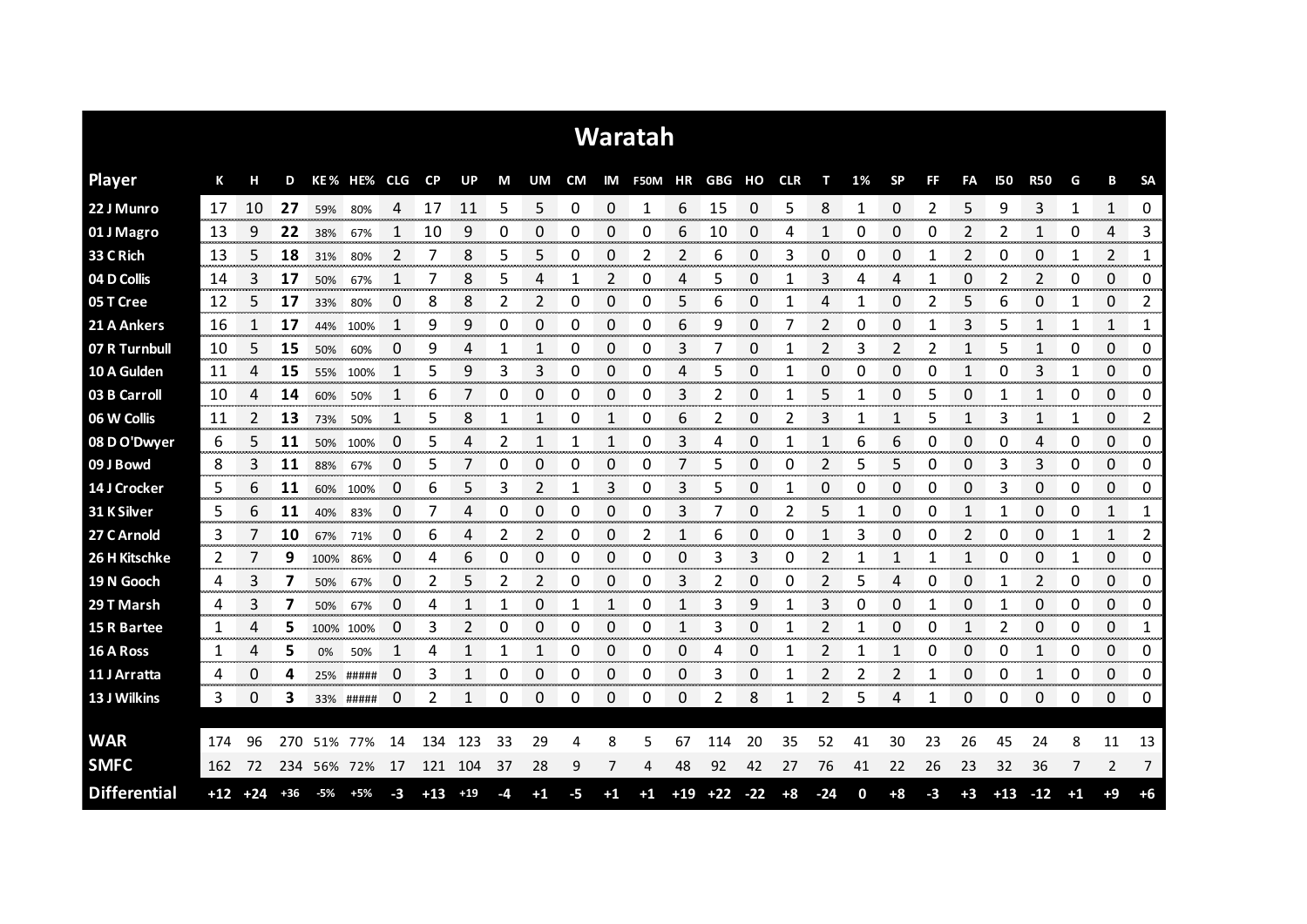|                        | <b>Score Sources</b> |                 |  |  |  |  |  |  |  |  |
|------------------------|----------------------|-----------------|--|--|--|--|--|--|--|--|
|                        | <b>SMFC</b>          | <b>WAR</b>      |  |  |  |  |  |  |  |  |
| <b>Turnover</b>        | 6.1.37               | 3.5.23          |  |  |  |  |  |  |  |  |
| <b>Stoppage</b>        | 1.1.7                | 5.6.36          |  |  |  |  |  |  |  |  |
| <b>Kick In</b>         | 0.0.0                | 0.0.0           |  |  |  |  |  |  |  |  |
| <b>TOTAL</b>           | 7.2.44               | 8.11.59         |  |  |  |  |  |  |  |  |
|                        |                      | Defensive 50    |  |  |  |  |  |  |  |  |
| <b>Turnover</b>        | 2.0.12               | 0.0.0           |  |  |  |  |  |  |  |  |
| <b>Stoppage</b>        | 0.0.0                | 0.0.0           |  |  |  |  |  |  |  |  |
| <b>Kick In</b>         | 0.0.0                | 0.0.0           |  |  |  |  |  |  |  |  |
| <b>TOTAL</b>           | 2.0.12               | 0.0.0           |  |  |  |  |  |  |  |  |
|                        |                      | <b>Midfield</b> |  |  |  |  |  |  |  |  |
| <b>Turnover</b>        | 3.1.19               | 3.4.22          |  |  |  |  |  |  |  |  |
| <b>Centre Bounce</b>   | 0.1.1                | 2.0.12          |  |  |  |  |  |  |  |  |
| <b>B/ARC Stoppages</b> | 1.0.6                | 3.4.22          |  |  |  |  |  |  |  |  |
| <b>TOTAL</b>           | 4.2.26               | 8.8.56          |  |  |  |  |  |  |  |  |
|                        |                      | Forward 50      |  |  |  |  |  |  |  |  |
| <b>Turnover</b>        | 1.0.6                | 0.1.1           |  |  |  |  |  |  |  |  |
| <b>Stoppage</b>        | 0.0.0                | 0.2.2           |  |  |  |  |  |  |  |  |
| <b>TOTAL</b>           | 1.0.6                | 0.3.3           |  |  |  |  |  |  |  |  |